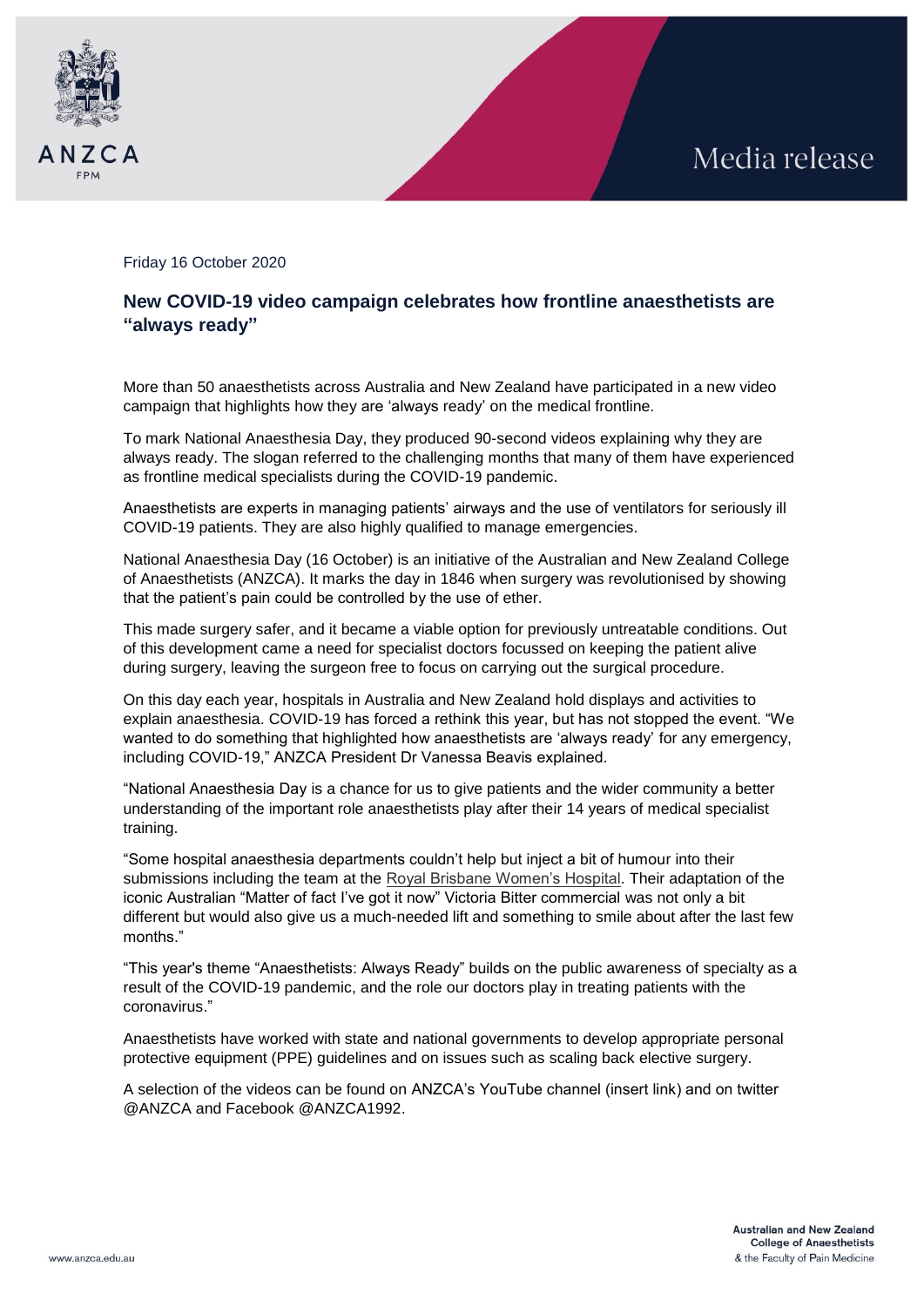

**For more information or to request interviews please contact ANZCA Media Manager Carolyn Jones on +61 408 259 369 or cjones@anzca.edu.au. Follow us on twitter @ANZCA.**